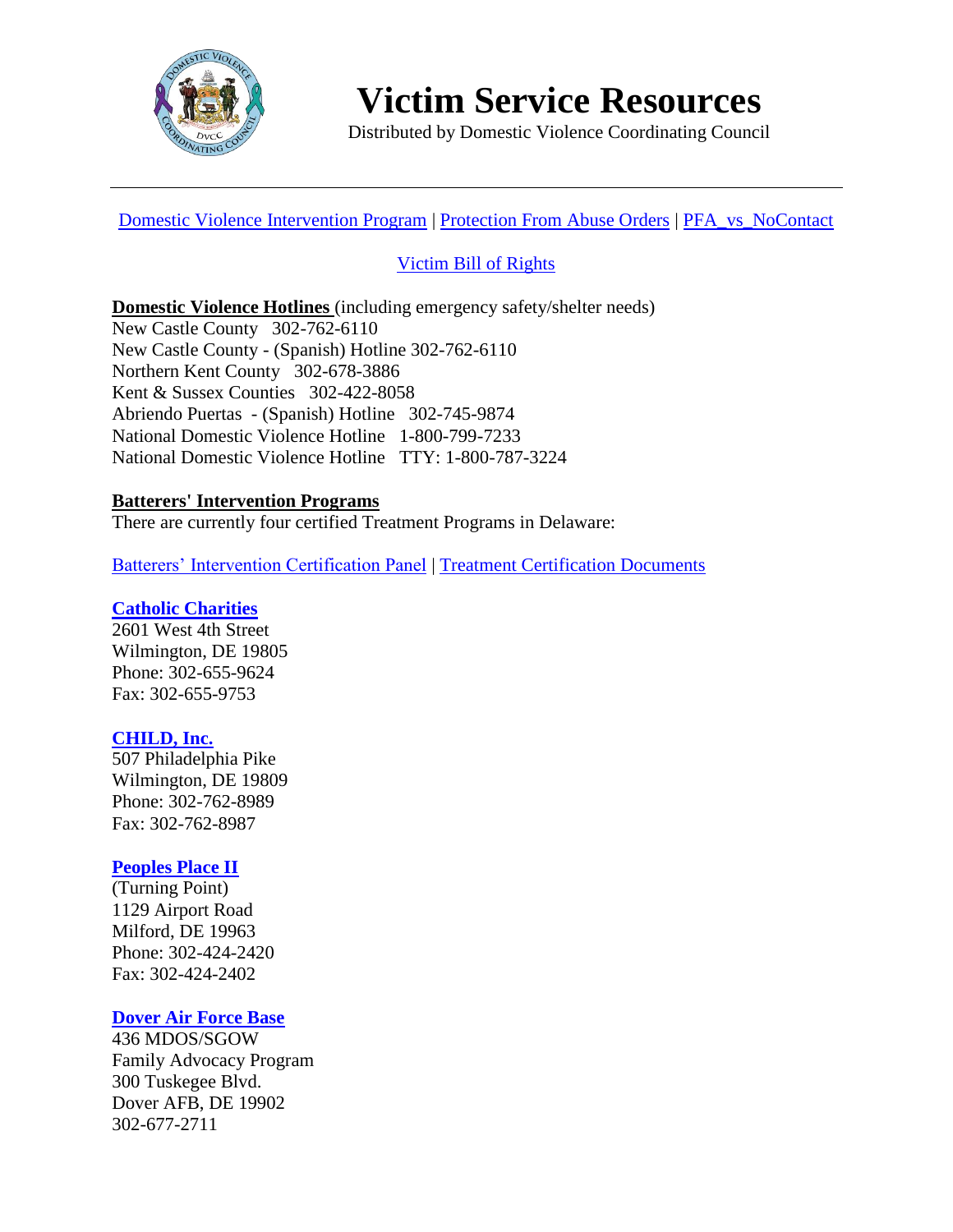# **Child Abuse Report Line**

1-800-292-9582

#### **Child Mental Health Mobile Crisis (under age 18)**

1-800-969-4357

#### **ContactLifeline Suicide Hotline**

New Castle County 302-761-9100 Kent & Sussex Counties 1-800-262-9800

#### **[Delaware State Police Victims' Center](http://dsp.delaware.gov/victim_services.shtml)** *1*-800-*VICTIM*-*1*

1-800-842-8461

The Victim Service staff is prepared to assist victims, witnesses and families with professional resources.

#### **[Crisis Intervention Services](http://www.dhss.delaware.gov/dsamh/crisis_intervention.html)**

Northern Delaware 1-800-652-2929 Southern Delaware 1-800-345-6785

These services are located throughout the State in the Crisis Intervention Service Centers, the Community Mental Health Centers, the Recovery Response Center and Emergency Rooms. Crisis Intervention Service (CIS) staff are available 24 hours a day to assist people, 18 years and older, with severe personal, family or marital problems.

# **[National Human Trafficking Hotline](https://humantraffickinghotline.org/)**

1-888-373-788

Human trafficking is a form of modern-day slavery. This crime occurs when a trafficker uses force, fraud or coercion to control another person for the purpose of engaging in commercial sex acts or soliciting labor or services against his/her will.

#### **Rape Crisis Hotlines**

**[Sexual Assault Resources](file://///cjcfs01/sexual-assault-resources/)**

*New Castle County*

[YWCA Sexual Assault Resource Center \(SARC\)](http://www.ywcade.org/site/c.ahKKIZMHIlI4E/b.9285749/k.3AA2/Sexual_Assault_Response_Center.htm) 1-800-773-8570

Provides comprehensive, free and confidential rape crisis services to sexual assault survivors aged 12 and older and their non-offending family members, friends and partners throughout the State of Delaware.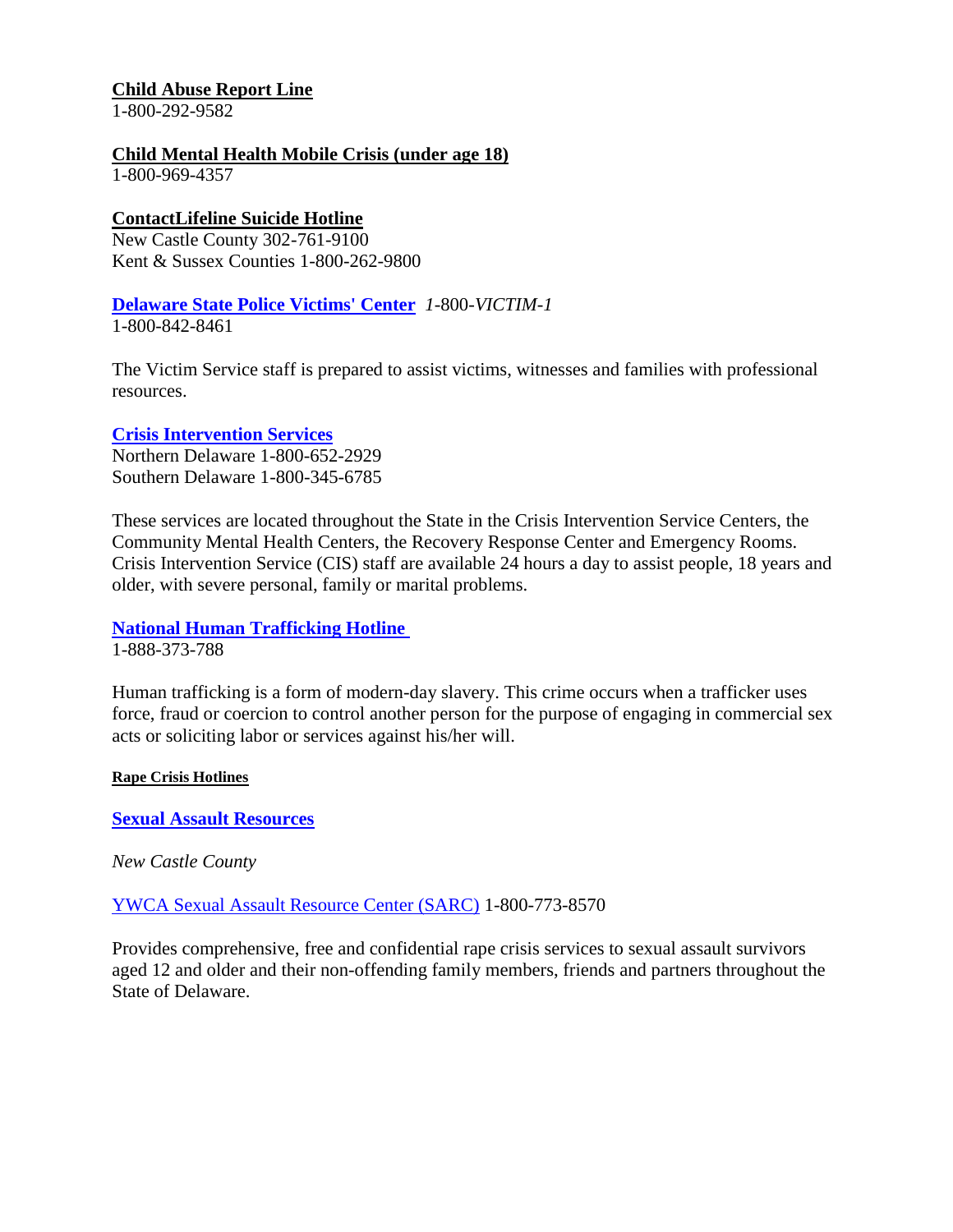#### *Kent & Sussex Counties*

#### [ContactLifeline Rape Crisis](http://www.contactlifeline.org/crisis-services/) 302-761-9100

Assists survivors of a sexual assault, regardless of whether it just happened or happened many years ago with telephone counseling, information and referral, in-person support and advocacy at hospitals, police stations, and courts plus individual counseling for survivors, friends and family.

[Delaware State University Rape Crisis](https://www.desu.edu/about/administration/university-policies-procedures/sexual-assault-resource-options) 302-420-5751 24/7 victim advocacy and crisis support

[University of Delaware Sexual Offense Support \(S.O.S.\)](http://sites.udel.edu/sos/) 302-831-1001 press 1

24/7 victim advocacy and crisis support (give a first name & phone number and an SOS victim advocate will call you back within 10 minutes)

#### **24 Hour Notification**

**[VINE](https://deljis.delaware.gov/vines.shtml)** 1-877-DE8-VINE (Victim Information and Notification Everyday) Check the status of an offenders release and register to be notified of release TTY: 1-866-847-1298

**[VPO](https://www.registervpo.com/RegisterVPO/initAction.do)** 1-866-411-0001 (VINE Protective Order) Notification when PFA has been served.

#### **Children & Family**

[Children Resources](https://dvcc.delaware.gov/children-resources/) | [Court Based Advocacy](https://courts.delaware.gov/childadvocate/) | [Department of Justice –](http://attorneygeneral.delaware.gov/family/) Family Division | [Family](https://dvcc.delaware.gov/family-visitation-centers/)  [Visitation Centers](https://dvcc.delaware.gov/family-visitation-centers/) [|LGBT Resources](http://www.camprehoboth.com/lgbt-resource-guide) | [Teen Dating Resources](https://dvcc.delaware.gov/teen-dating-violence-resources/) [|Teen Dating Violence](https://dvcc.delaware.gov/delaware-schools/)  [Awareness Training in Delaware Schools](https://dvcc.delaware.gov/delaware-schools/)

#### **[Child Abuse Report Line](https://kids.delaware.gov/fs/fs_iseethesigns.shtml)** 1-800-292-9582

All suspected child abuse and neglect **must** be reported to the 24-hour Division of Family Services (DFS) Child Abuse and Neglect Report Line or online. You may also call any Law Enforcement Agency or 911, but not in lieu of contacting DFS. You are not required to provide proof. Anyone who makes a good faith report based on reasonable grounds is immune from prosecution.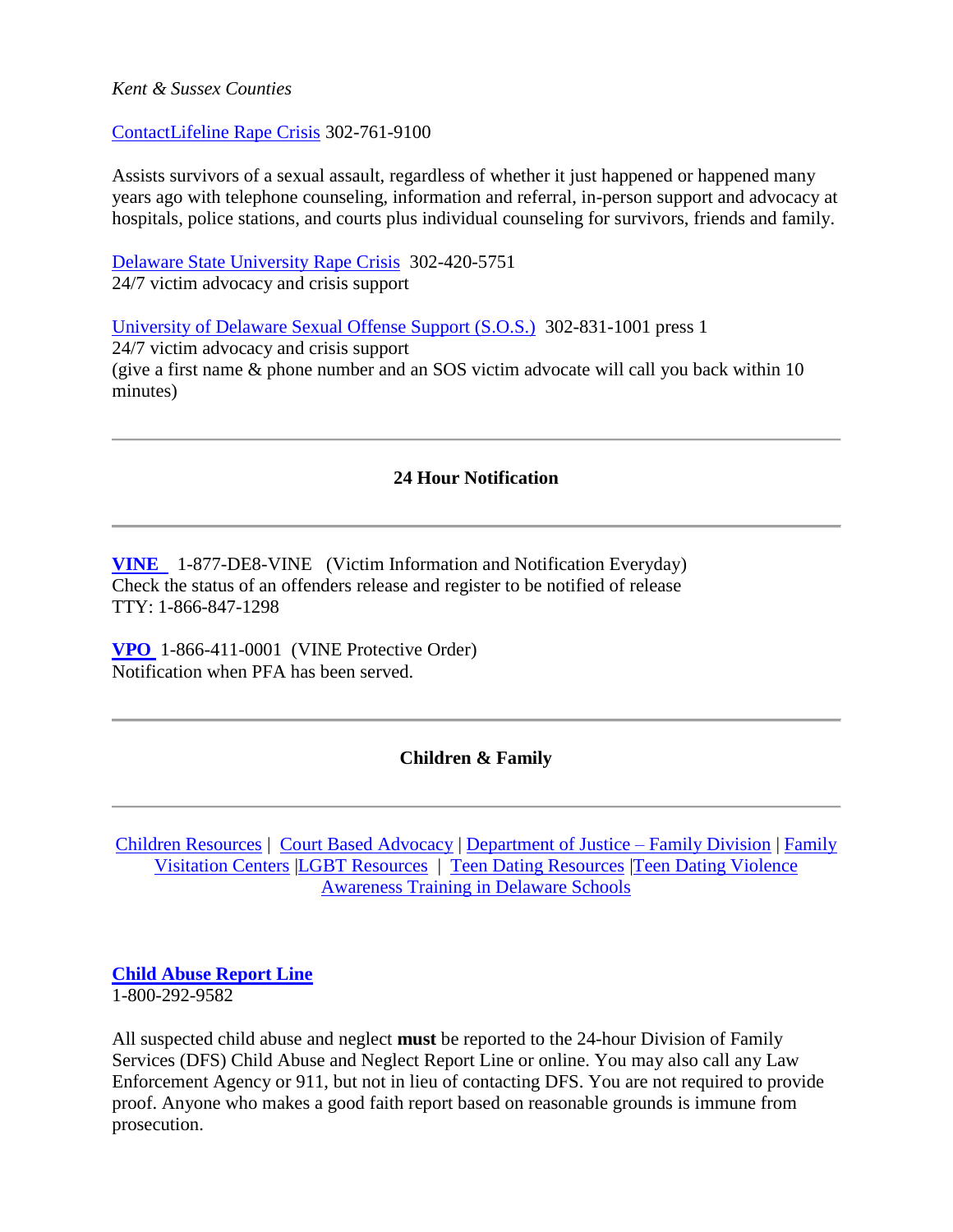**Call 2-1-1** if you need to be connected to resources within the community to help you manage issues whether you are facing multiple challenges such as single parenthood, or need access to low income services and support (i.e. POC, Medicaid, TANF).

**[Children Advocacy Center of Delaware](http://www.cacofde.org/index.html)**

New Castle County 302-651-4566 Kent County 302-741-2123 Sussex County 302-854-0323

Provides services in a child friendly setting in order to expedite the investigation and prosecution of child abuse cases while ensuring the victims receive immediate, effective and sensitive support.

**[Child Mental Health Mobile Crisis \(under age 18\)](http://www.delawareguidance.org/contact.htm)** 1-800-969-4357

These services are located throughout the State in the Crisis Intervention Service Centers, the Community Mental Health Centers, the Recovery Response Center and Emergency Rooms. Crisis Intervention Service (CIS) staff are available 24 hours a day to assist people, 18 years and older, with severe personal, family or marital problems.

# **[Family Counseling Center of St. Paul's \(Wilmington\)](http://stpaulscounseling.org/)**

302-576-4136

Provides mental/behavioral health care services from licensed, bilingual (English/Spanish), culturally competent professionals. Our services include assessment, treatment planning, resource referral, therapeutic support and education for mental health, substance abuse, and family relationship challenges.

# **[Futures Without Violence](https://www.google.com/search?q=futures+without+violence&rlz=1C1NHXL_enUS735US735&oq=futures+withou&aqs=chrome.0.0j69i57j0l4.2231j0j4&sourceid=chrome&ie=UTF-8)**

www.futureswithoutviolence.org

Phone: 415-678-5500 TTY: 1-866-678-8901

From domestic violence and child abuse, to bullying and sexual assault, our groundbreaking programs, policy development, and public action campaigns are designed to prevent and end violence against women and children around the world.

**[Healthy Relationship Website](http://www.loveisrespect.org/healthy-relationships/) - Love is Respect** www.loveisrepect.org

Text loveis to 22522\* 866-331-9474

Highly-trained advocates offer support, information and advocacy to young people who have questions or concerns about their dating relationships. We also provide information and support to concerned friends and family members, teachers, counselors, service providers and members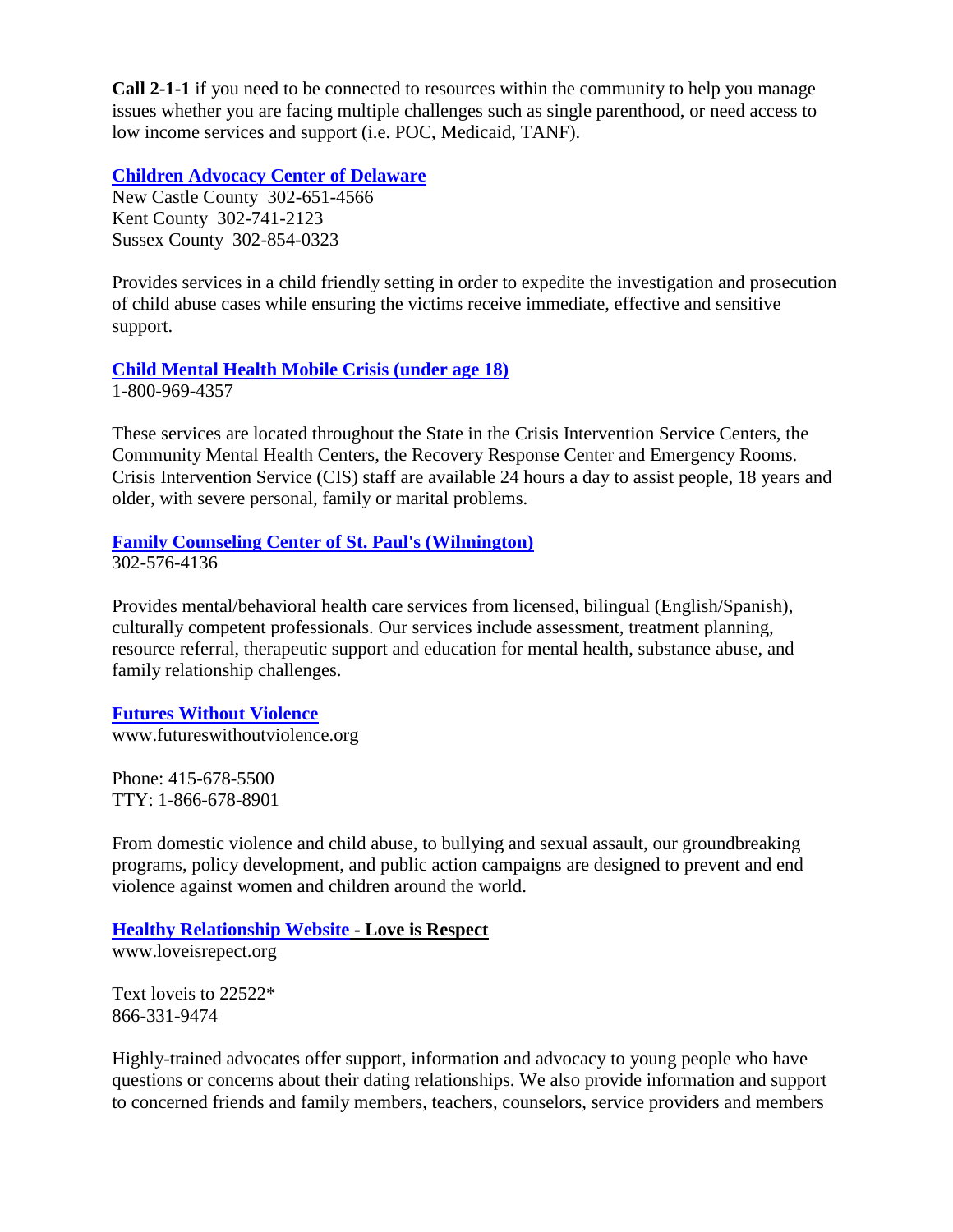of law enforcement. Free and confidential phone, live chat and texting services are available 24/7/365

**[National Teen Dating Abuse Hotline](http://www.thehotline.org/2013/02/25/dating-abuse-resources-for-teens/)** 1-800-799-SAFE (7233)

TTY: 1-800-787-3224

Provides lifesaving tools and immediate support to enable victims to find safety and live lives free of abuse. Callers can expect highly trained, experienced advocates to offer compassionate support, crisis intervention information and referral services in more than 200 languages.

#### **Compensation Assistance**

**[Victims' Compensation Assistance Program](https://attorneygeneral.delaware.gov/vcap/)** 302-255-1770 Printable brochure and application

Provides compensation to victims of violent crimes and their families for crime related expenses.

# **Crime Victim Services (Counseling and Advocacy)**

#### **[Catholic Charities \(Counseling\)](https://www.ccwilm.org/behavioral-health-services/)**

New Castle County 302-655-9624 Kent County 302-674-1600 Sussex County 302-856-9578

Provides counseling services to anyone for whom outpatient treatment is the right choice.

**[Center for Comprehensive Behavioral Health](https://christianacare.org/services/behavioralhealth/)** 302-320-2100

Our Adolescent and Adult Bridge Programs give teens and adults rapid access to individualized evaluation, care planning and therapy.

**[Delaware Center for Justice Elderly Victims Services Program](http://www.dcjustice.org/wp-content/uploads/2015/08/avs-brochure-4.6.16.pdf)** (victims over 50) 302-658-7174 ext.12

Attends to the needs of men and women 50 years of age or older who are victims of domestic violence or sexual abuse.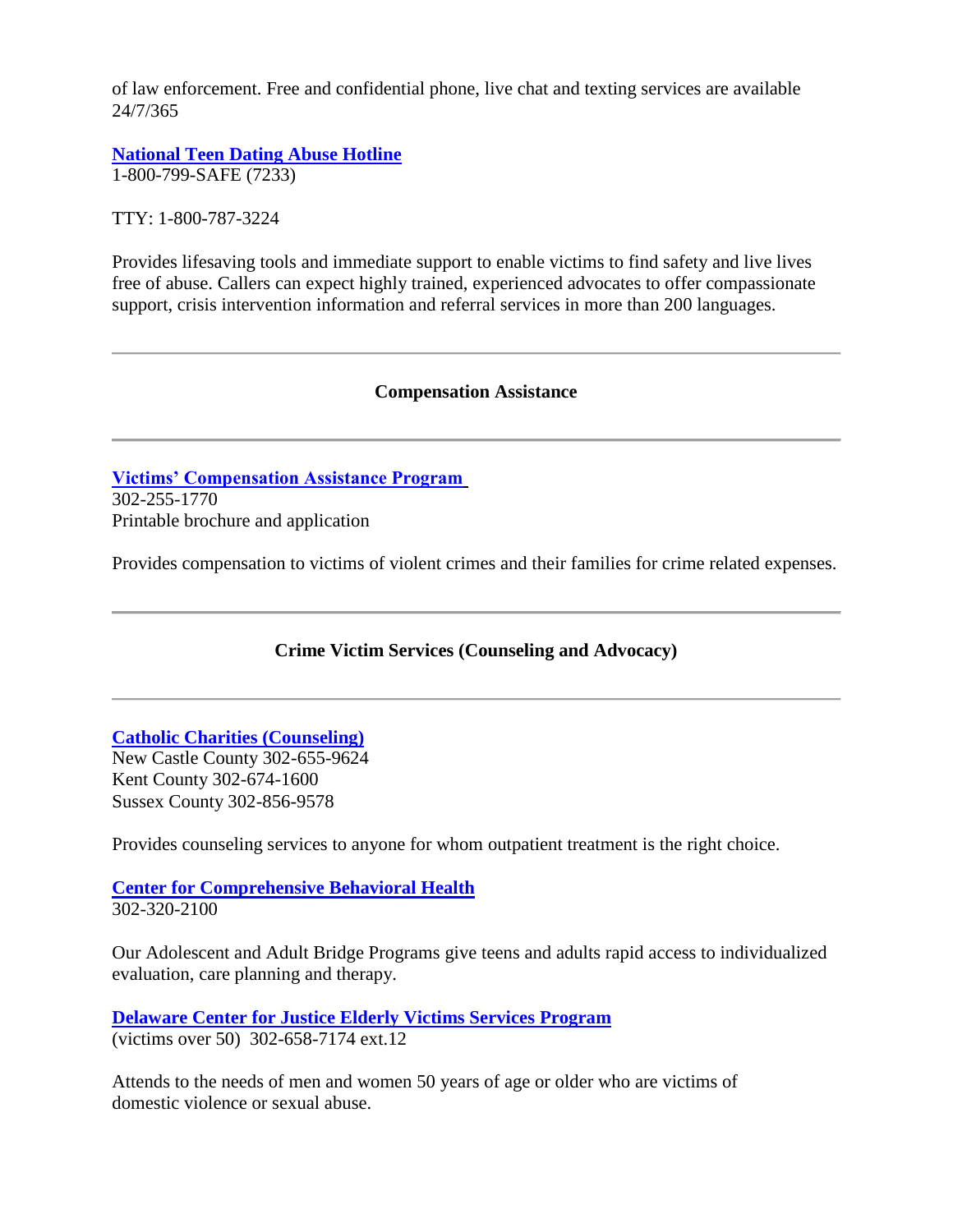#### **[Dover Behavioral Health System \(Counseling\)](https://www.doverbehavioral.com/)**

302-741-0140 or 1-855-609-9711

Our treatment center provides mental health and addiction treatment services to individuals that are tailored to the needs of each patient.

**[Family Counseling Center of St. Paul's \(Wilmington\)](http://stpaulscounseling.org/)** 302-576-4136

Provides mental/behavioral health care services from licensed, bilingual (English/Spanish), culturally competent professionals. Our services include assessment, treatment planning, resource referral, therapeutic support and education for mental health, substance abuse, and family relationship challenges.

#### **[Latin American Community Center \(Wilmington\)](http://www.thelatincenter.org/)**

Mental Health Services 302-295-2169 Crime Victim Services 302-442-7725

The LACC provides mental health services, short and long term case management, substance abuse prevention, advocacy for victims of crime, and more.

#### **[Mental Health Association of DE](http://mhainde.org/wp/)**

Survivors of [Accident & Murder](http://degac.org/) (SAM) and [Survivors of Suicide Groups](http://www.suicide.org/support-groups/delaware-suicide-support-groups.html) 302-654-6833 or 1-800-287-6423

Promotes improved mental well-being for all individuals and families in Delaware through education, support and advocacy.

#### **[Survivors of Abuse in Recovery, Inc.](https://www.survivorsofabuse.org/)**

Newark 302-655-3953 Wilmington 302-655-3953 Dover 302-422-3811 Georgetown 302-645-4903

A statewide recovery program which provides counseling, referral, and education services to adult, adolescent and child survivors of sexual abuse and assault, their non-offending partners, and non-offending family members. SOAR also provides outreach programs to community organizations and businesses.

#### **[Victims' Voices Heard, Inc.](https://www.victimsvoicesheard.org/)** (Victim/Offender Dialogue) 302-697-7005

Offers victims and survivors of violent crime the opportunity to meet with their offender face-toface in order to facilitate the healing recovery process. Victims' Voices Heard acts as an advocate on behalf of the victim, helping them through the process and arranging a safe and secure environment for the meeting to take place.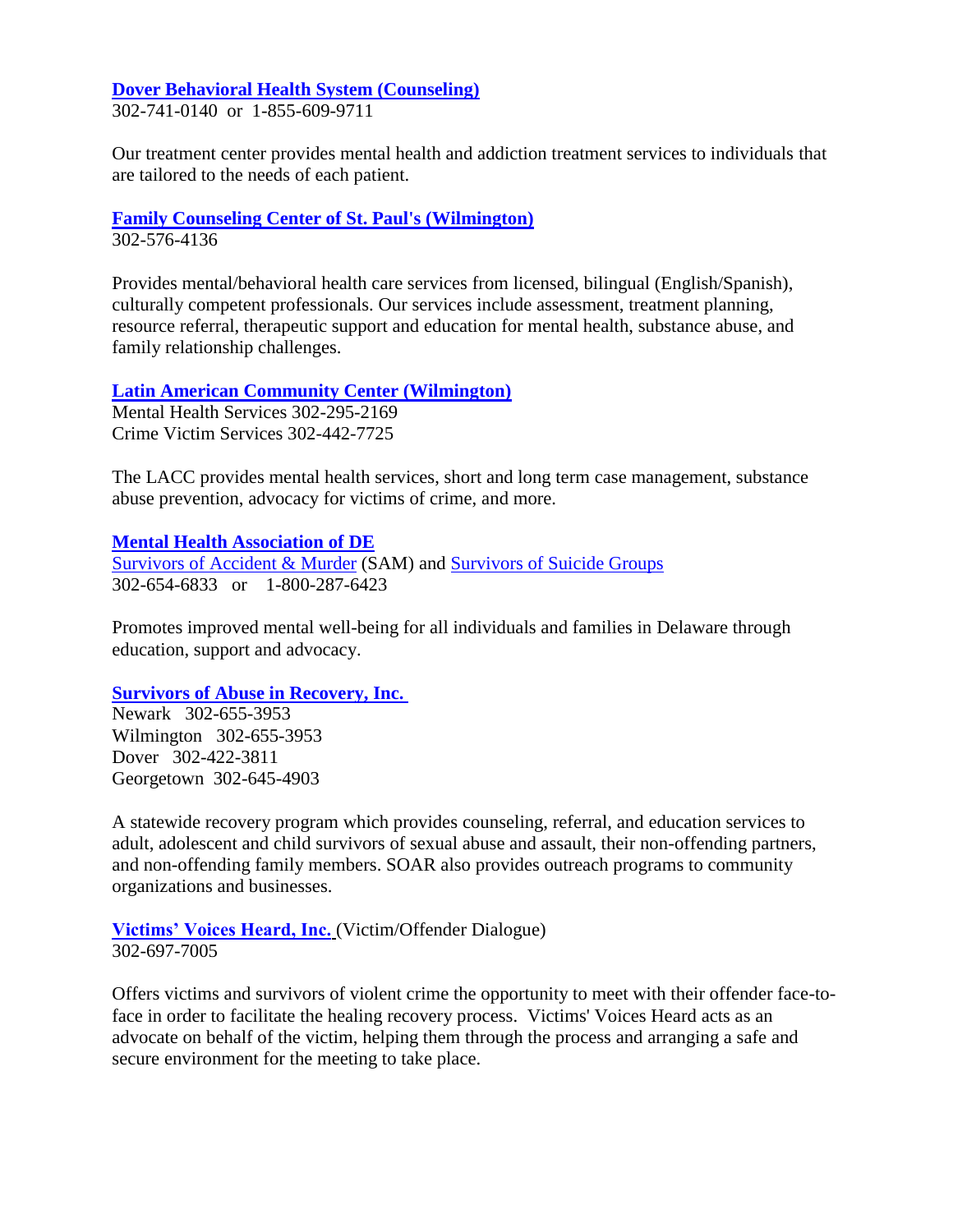#### **Domestic Violence Intervention Program**

This program is designed to assist those that need to use Delaware Courts for any domestic related issues. For example, a criminal trial as a witness, civil issues such as divorce, child custody or support, protection from abuse orders, or any other domestic issue.



[Domestic Violence Intervention Program](http://capitolpd.delaware.gov/usr/forms/dv-vip/)

New Castle County 302-255-0022 Kent County 302-672-1089 Sussex County 302-855-7455

#### **Domestic Violence Services (by County)**

*New Castle County*

**Child, Inc. Domestic Violence Treatment Program**  302-762-8989

**[Latin American Community Center](http://www.thelatincenter.org/)** Mental Health Services 302-295-2169 Domestic Violence Services 302-295-2173

The LACC provides mental health services, short and long term case management, substance abuse prevention, advocacy for victims of crime, and more.

**[University of Delaware Student Wellness & Health Promotion](http://sites.udel.edu/studentwellness/)** 302-831-3457

Services for victims of sexual assault, harassment, stalking, dating, and domestic violence.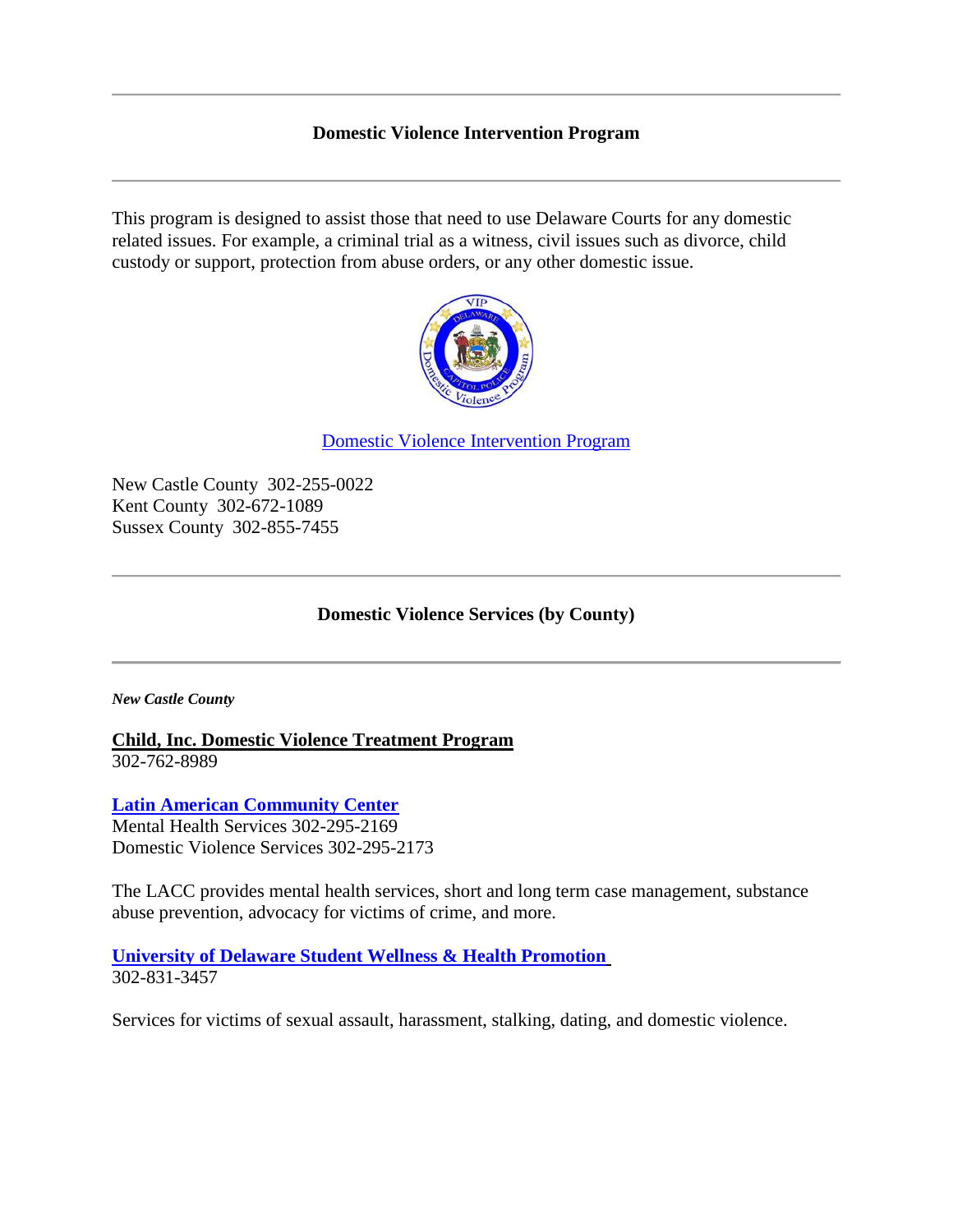# **[YWCA Delaware, Home Life Management Center](http://www.ywcade.org/site/c.ahKKIZMHIlI4E/b.8083115/k.6DE8/HomeLife_Management_Center.htm)**

302-658-7110

An innovative residential program designed for emergency and transitional housing. Our program provides a spectrum of supportive services in a safe and stable environment for women and men with children and two-parent families who find themselves destitute.

#### *Kent/Sussex Counties*

**[Abriendo Puertas at People's Place II, Inc.](http://peoplesplace2.com/programs-services/abriendo-puertas/) (Spanish)**  302-422-5015 (Bilingual Hotline)

Hotline: 302-745-9874

Abriendo Puertas is an emergency shelter program for Latina women and children in domestic violence situations in Sussex County. Abriendo Puertas also offers family therapy, case management, and transition services.

#### **[Dover Air Force Base, Family Advocacy Program](http://www.dover.af.mil/Units/Family-Advocacy/)**

302-677-2711 Domestic Abuse Victim Advocate Crisis Line 302-213-3508 (24 hours)

Active duty Air Force members and civilian employees (including contract employees) will report all incidents of known or suspected family maltreatment immediately to the Family Advocacy Program.

**[La Esperanza](http://laesperanzacenter.org/bYZSW/)** 302-854-9262

Trauma-based counseling and support services for victims of domestic violence and sexual assault. Mental health counseling and support services

**[The SAFE Program at People's Place II, Inc.](http://peoplesplace2.com/programs-services/safe/)**

302-422-8058 (24 hours) **Northern Kent County** (302) 678-3886 (24 hours)

Safety planning, support, domestic violence information and referrals

**[Turning Point at People's Place II, Inc.](http://peoplesplace2.com/programs-services/turning-point/)** 302-424-2420

Turning Point offers a broad range of services throughout Kent and Sussex Counties for domestic violence offenders and victims and children affected by domestic violence.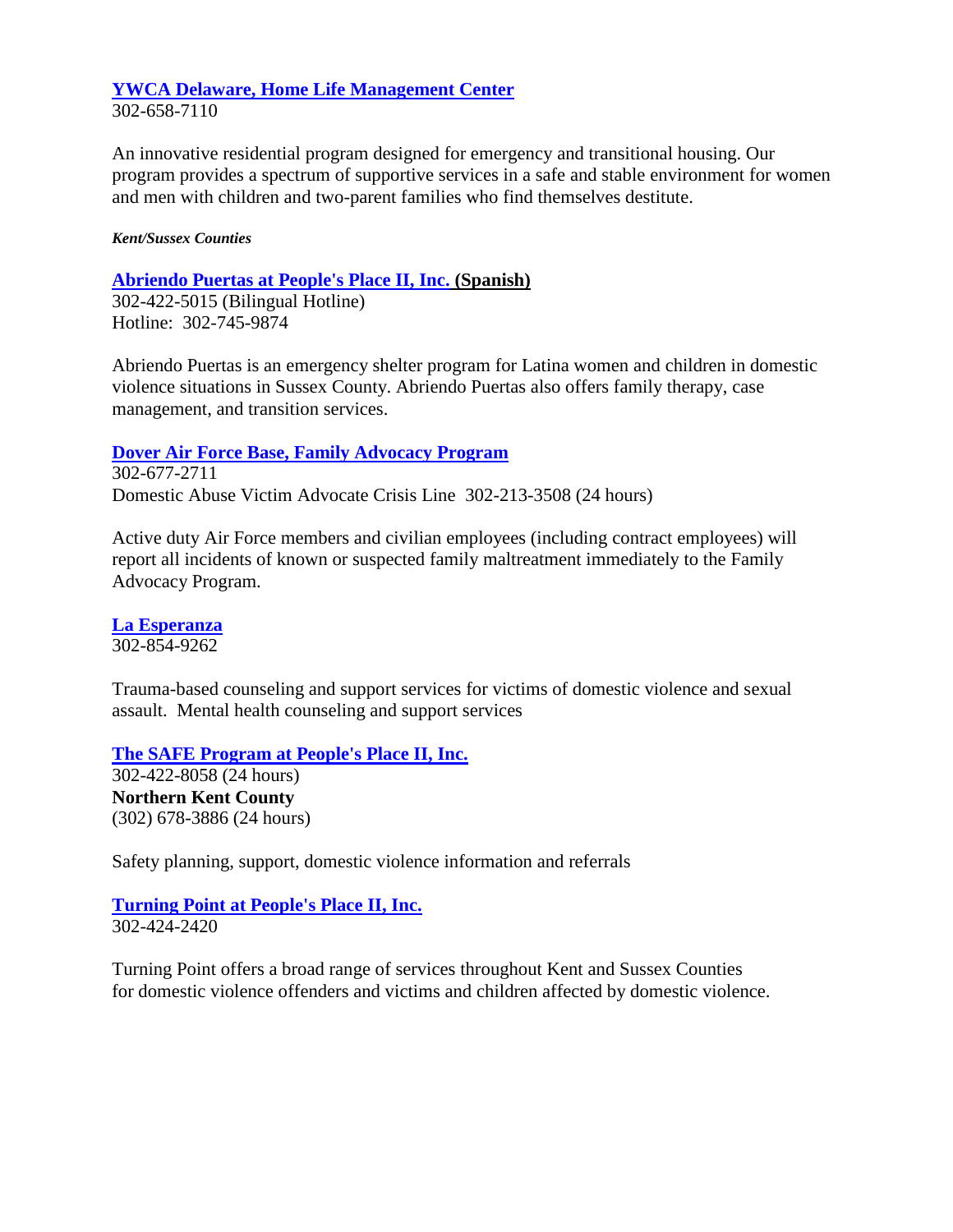#### **Domestic Violence - Legal Services**

#### [Protection From Abuse \(PFA\) Orders](http://courts.delaware.gov/forms/list.aspx?sec=Forms&sub=Protection%20From%20Abuse) | [PFA\\_vs\\_NoContact](https://dvcc.delaware.gov/wp-content/uploads/sites/87/2018/02/PFA_vs_NoContact.pdf)

(Protection From Abuse Orders, child support & custody, and visitation & divorce. Call for qualification and specific services.)

**[Delaware Volunteer Legal Services, Inc.\(DVLS\)](https://www.dvls.org/)**

New Castle County 302-478-8850 Kent & Sussex Counties 888-225-0582

Assists clients with problems relating to Protection from Abuse, divorce and custody cases involving domestic violence, guardianship, housing, Landlord/Tenant, wills, government benefits, home ownership and consumer issues

**[Community Legal Aid Society, Inc. \(CLASI\)](http://www.declasi.org/)**

New Castle County 302-575-0660 Kent County 302-674-8500 Sussex County 302-856-0038

Provides free legal services to people with disabilities, older citizens (60 and over), victims of housing discrimination, people living in poverty, victims of domestic violence and immigrant victims of crime, abuse and neglect.

#### **CHILD, Inc. Domestic Violence Advocacy Program**

New Castle County 302-255-0420 Kent County 302-672-1075 Sussex County 302-856-5843

Help with PFA Orders (does not include 'legal advice' but will assist with the process)

# **Elderly & People with Disabilities**

Department of Justice - [Senior Protective Initiative](http://attorneygeneral.delaware.gov/executive/senior-protection-initiative/) | [Elderly and Disability Resources](https://dvcc.delaware.gov/elderly-disability-resources/)  [\(Delaware\)](https://dvcc.delaware.gov/elderly-disability-resources/) | [Elderly/Senior Resource Numbers](https://dvcc.delaware.gov/senior-resource-numbers/) | [Elderly/Senior Related Links](https://dvcc.delaware.gov/elderly-disability-domestic-violence-links/)

**[Delaware Center for Justice Elderly Victims Services Program](http://www.dcjustice.org/wp-content/uploads/2015/08/avs-brochure-4.6.16.pdf)** (victims over 50) 302-658-7174 ext.12

Attends to the needs of men and women 50 years of age or older who are victims of domestic violence or sexual abuse.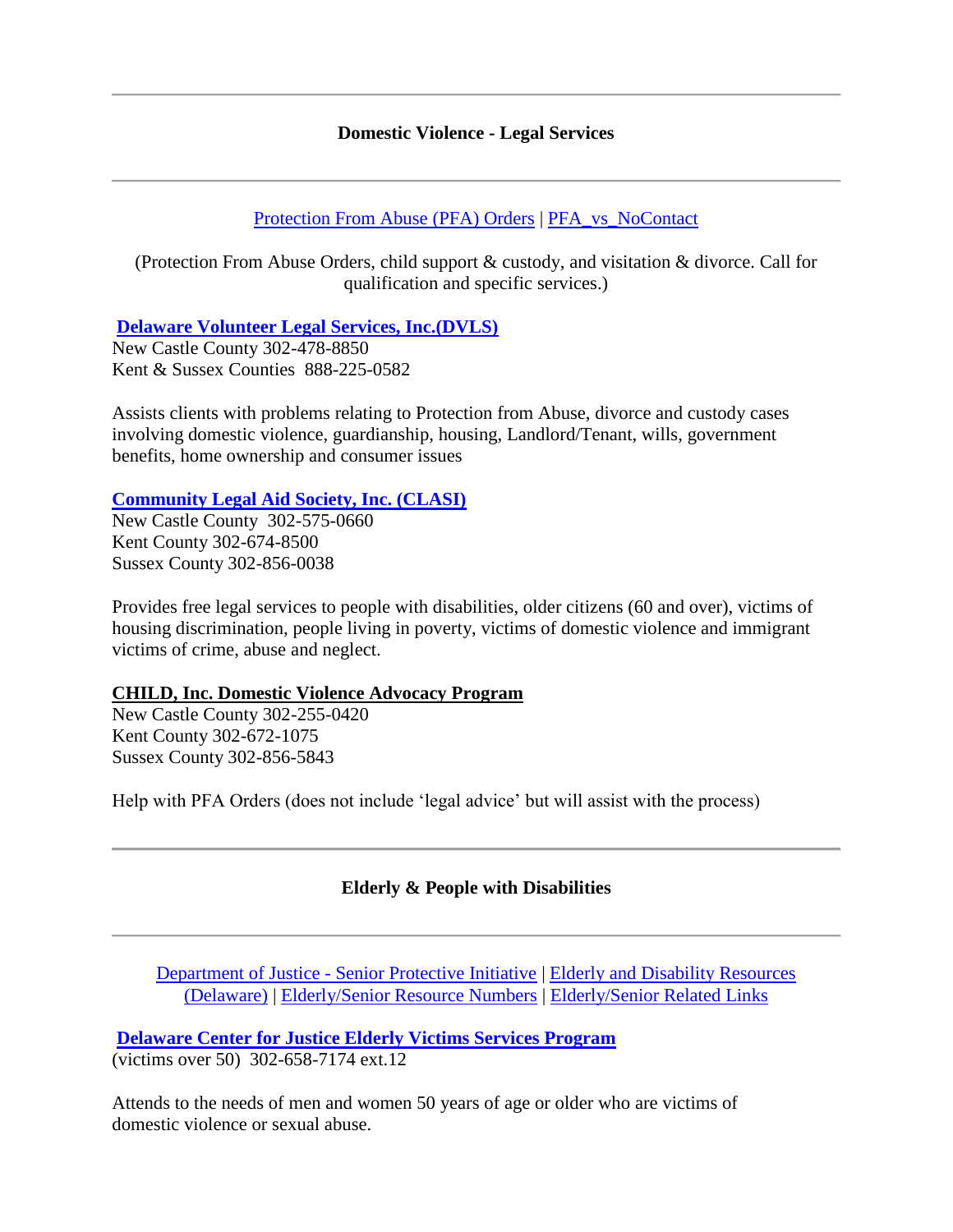#### **[Developmental Disabilities Council](https://ddc.delaware.gov/)** 302-739-3333

Working to ensure that people with developmental disabilities enjoy the same quality of life as the rest of society.

**[Department of Health & Social Services: Adult Protective Services](http://www.dhss.delaware.gov/dhss/main/aps.html)** 1-800-223-9074

Telecommunications Device for the Deaf (TDD) only: 302-391-3505 or 302-424-7141

[\(Long Term Care Ombudsman Program,](http://dhss.delaware.gov/dsaapd/ltcop.html) [Adult Protective Services Program,](http://www.dhss.delaware.gov/dsaapd/aps.html) [Community](http://dhss.delaware.gov/dhss/ddds/comserv.html)  [Services Program\)](http://dhss.delaware.gov/dhss/ddds/comserv.html)

Responds to cases of suspected abuse, neglect, or exploitation of impaired adults. Specifically, the program serves persons who are aged 18 or over, who have a physical or mental impairment, and who are not living in a long term care facility (for example, a nursing home).

# **[Freedom Center for Independent Living](http://www.fcilde.org/)**

302-376-4399 Southern New Castle Co. TTY 302-449-1487

A resource and advocacy center that works to promote dignity, self-determination, independence and full participation in community life for people of any age that experience a disability.

**[Independent Resources, Inc.](https://delaware.gov/djf/veteranProfile.php?aid=71)** 302-765-0191

Provides quality services to people with disabilities by assisting them in achieving and maintaining independent lives. Variety of services which includes: Advocacy, Information/Referral, Peer Support, Living Skills Training, and Transition Life Skills Workshops.

# **Legal Services, Other**

[Immigrant Victim Resources](https://dvcc.delaware.gov/immigrant-resources/) | Delaware - [Immigration Resource Numbers](https://dvcc.delaware.gov/wp-content/uploads/sites/87/2017/06/Delaware-Immigrant-Resource-Numbers.pdf) | [National & Regional](https://dvcc.delaware.gov/wp-content/uploads/sites/87/2017/06/National-Regional-Immigrant-Numbers.pdf)  [Immigration Numbers](https://dvcc.delaware.gov/wp-content/uploads/sites/87/2017/06/National-Regional-Immigrant-Numbers.pdf) | Immigration - [Legal Remedies](https://dvcc.delaware.gov/wp-content/uploads/sites/87/2017/06/Legal-Remedies-Immigrant-Victims.pdf) | [Immigration -](https://dvcc.delaware.gov/immigration-domestic-violence-information/) Support [Groups](https://dvcc.delaware.gov/immigration-domestic-violence-information/) | | [Naturalized & Non-Citizens Applying for a Driver's License](https://dvcc.delaware.gov/non-citizens-applying-drivers-license/)

(Housing, public benefits & bankruptcy, landlord/tenant problems, immigration)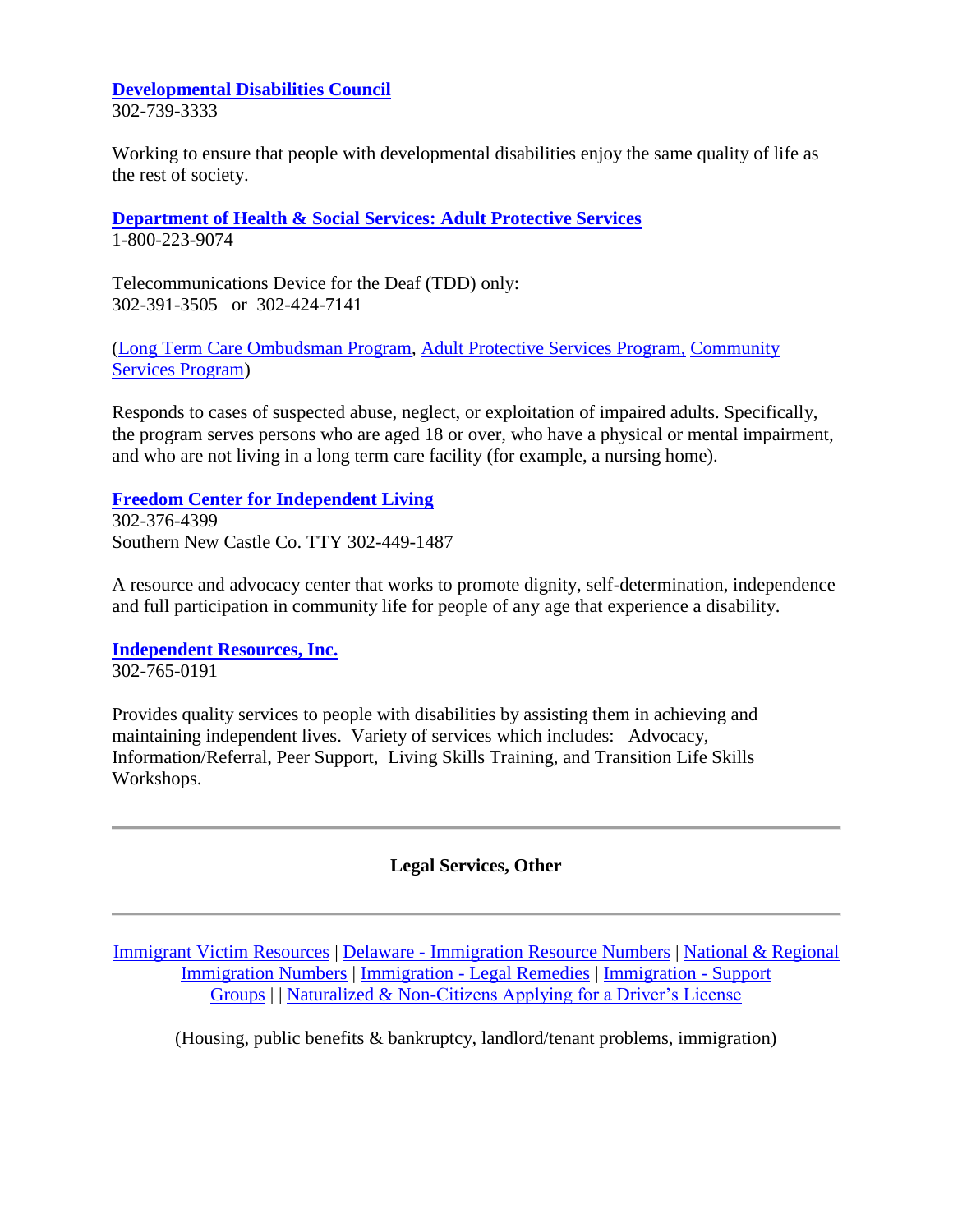# **[Community Legal Aid Society, Inc.](http://www.declasi.org/)** (CLASI)

New Castle County 302-575-0660 Kent County 302-674-8500 Sussex County 302-856-0038

Provides free legal services to people with disabilities, older citizens (60 and over), victims of housing discrimination, people living in poverty, victims of domestic violence and immigrant victims of crime, abuse and neglect.

#### **[DVLS Legal Help Link/Lawyer Referral Service](https://www.dvls.org/)**

New Castle County 302-478-8850 Kent & Sussex Counties 1-800-773-0606

Assists clients with problems relating to Protection from Abuse, divorce and custody cases involving domestic violence, guardianship, housing, Landlord/Tenant, wills, government benefits, home ownership and consumer issues

[Immigration Resource Guide](https://dvcc.delaware.gov/wp-content/uploads/sites/87/2017/06/Final-Immigration-Resource-Guide.pdf)

Immigrant Victims of Domestic Violence Guide For Advocates

# **Police/DOC Based Advocates**

#### **[Delaware State Police Victims' Center](http://dsp.delaware.gov/victim_services.shtml) (24 Hours)** 1-800-842-8461

The Victim Service staff is prepared to assist victims, witnesses and families with professional resources.

**Delaware State Police Victims' Center (Bilingual Spanish/English Advocate)** 302-633-5000 x229

**[Department of Corrections, Probation and Parole, Office of Victim Services](http://www.doc.delaware.gov/victimServices.shtml)** New Castle County 302-323-6050 ext. 220 Kent County 302-674-7193 Sussex County 302-856-524 ext.174

Assists the victim to become both informed and involved so that they may experience less frustration and trauma with prison and probation personnel and be better prepared to participate in the corrections process if they choose. DOC wants victims to be able to receive a complete picture of the effects of crime, enhancing DOC's ongoing evaluations of the effectiveness of community and rehabilitative programs.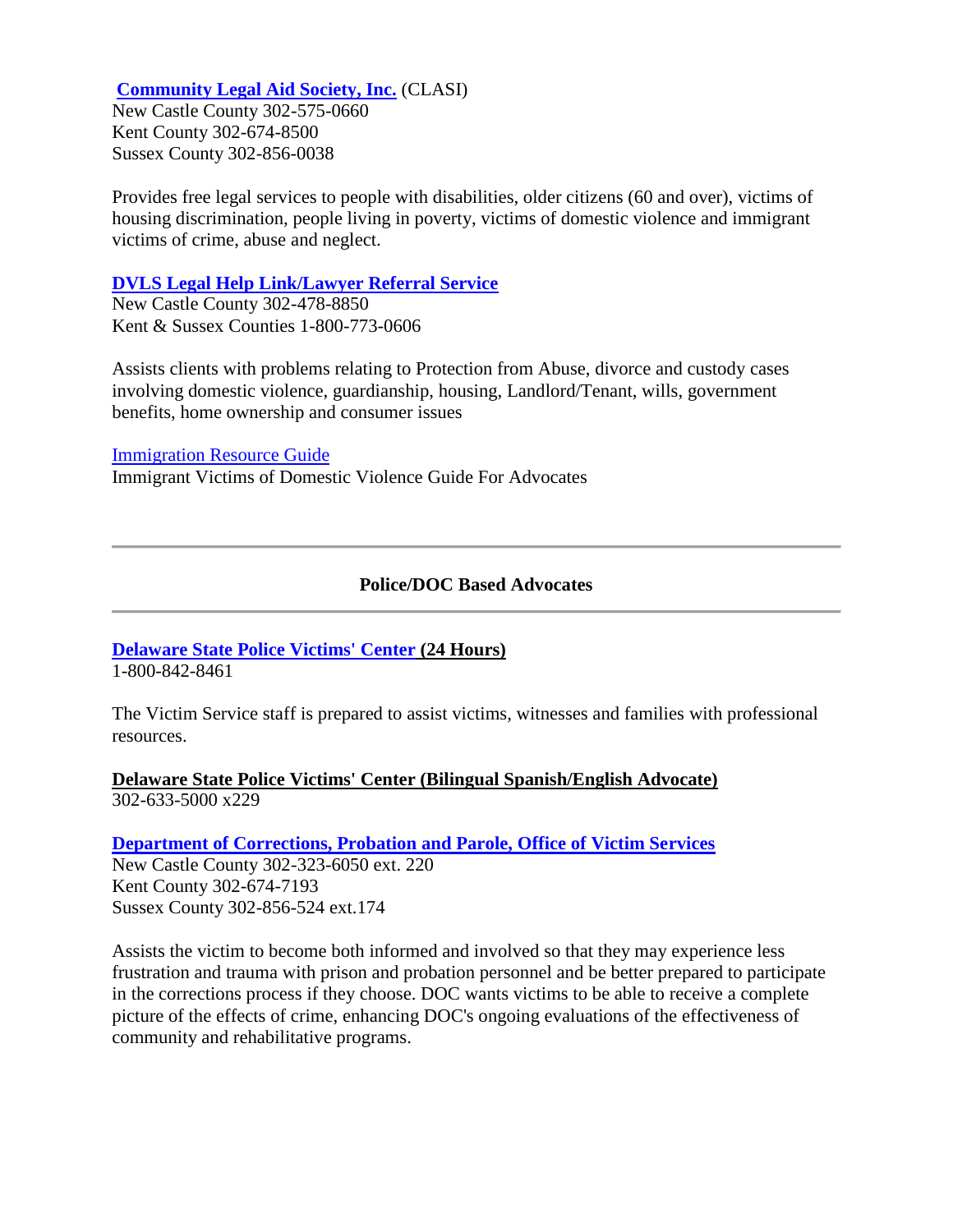#### **[Dover Police Department Victim Services](https://doverpolice.org/victim-services/)** 302-736-7134

Services provided to crime victims and their families vary in each case depending upon the needs of the individual. Services include: death notifications, crisis intervention, referrals to community based services, criminal justice updates, court accompaniments, assistance with filing for violent crime compensation through the state, as well as a host of other services as needed in each particular case.

#### **ICE HSI Resident Agent in Charge Wilmington**

302-428-0104

**Georgetown Police Victim Services** 302-856-6613

**New Castle County Police Victim Services** 302-395-8135 302-395-8193

**New Castle County Police Bilingual (Spanish/English) Advocate** 302-395-8117

**[Newark Police Department Victim Services](https://newarkde.gov/341/Victims-Witnesses)** 302-366-7110 ext. 137

**[Wilmington Police Victim Services](https://www.wilmingtonde.gov/government/city-departments/department-of-police/victim-services)** 302-576-3622

**Wilmington Police Domestic Violence Victim Services Coordinator**  $302 - 576 - 3648$ 

**Wilmington Police Victim Services (Bilingual-Spanish/English Advocate)** 302-576-3665

**For all other police departments please contact the** 

**Delaware Victim Center**

**1-800-842-8461**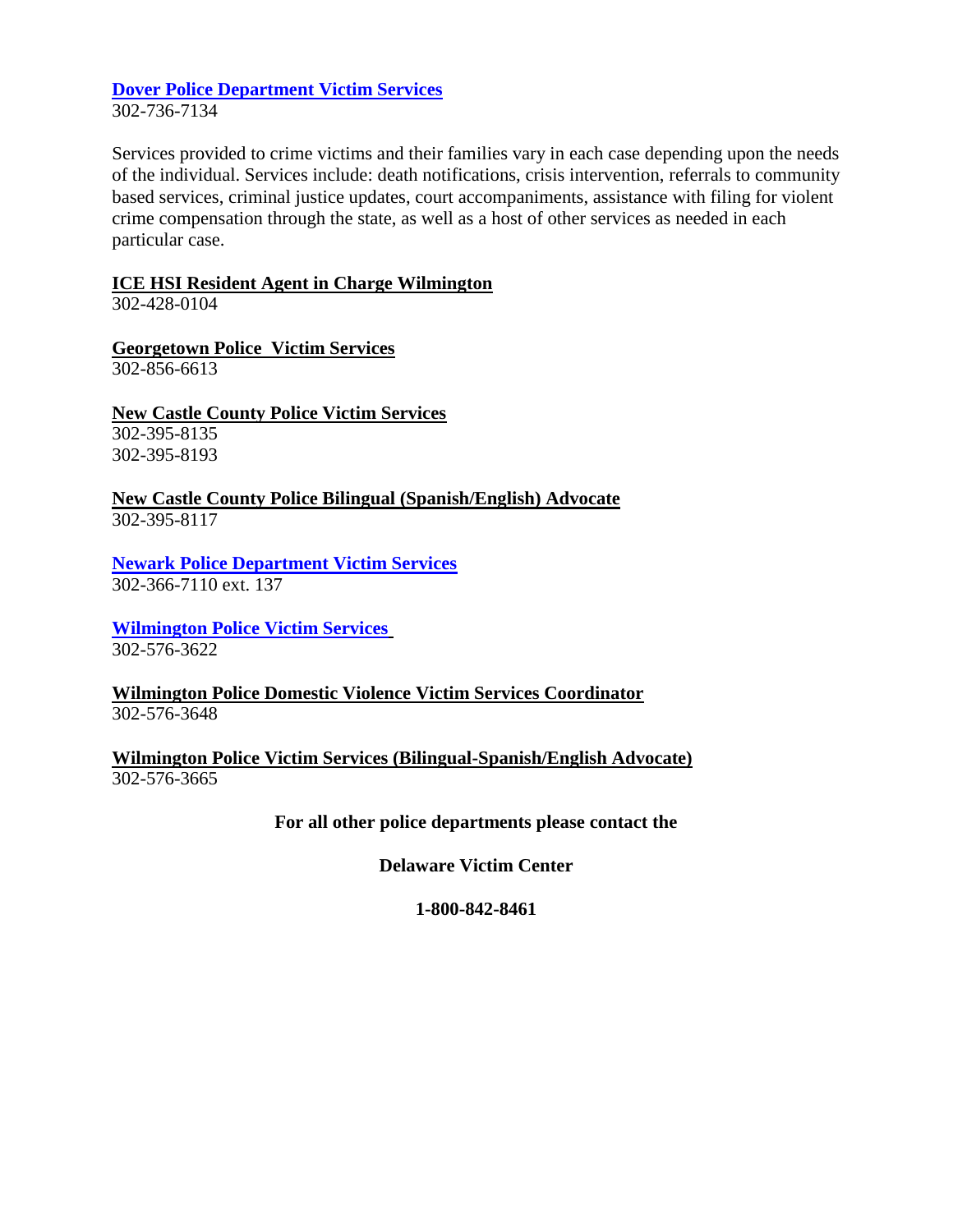#### **Prosecution**

[Department of Justice –](http://attorneygeneral.delaware.gov/family/) Family Division | Department of Justice - [Senior Protective Initiative](http://attorneygeneral.delaware.gov/executive/senior-protection-initiative/)

#### **[Attorney General's Office](https://attorneygeneral.delaware.gov/)**

Victim/Witness Units 1-800-870-1790 New Castle County 302-577-8500 Kent County 302-739-4211 Sussex County 302-856-5353

Bi-Lingual – Spanish/English Toll Free Assistance Line 1-877-851-0482

Broad responsibility to combat crime, safeguard families, fight fraud, and protect consumers in the First State.

# **[United States Attorney's Office, U.S. Department of Justice](https://www.justice.gov/usao-de/victim-witness-program)**

Victim/Witness Coordinator 302-573-6198

Assist victims and witnesses involved in the federal criminal justice system. The goal of the program is to maximize efforts to provide for the statutory rights of victims and witnesses while ensuring their fair treatment during the prosecution process.

#### **Rape and Sexual Assault Services**

**[Delaware State University Rape Crisis](https://www.desu.edu/about/administration/university-policies-procedures/sexual-assault-resource-options)** 302-420-5751 24/7 victim advocacy and crisis support

**[University of Delaware Sexual Offense Support \(S.O.S.\)](http://sites.udel.edu/sos/support-counseling/)** 24/7 Student Wellness and Health Promotion 302-831-3457

#### **[Survivors of Abuse In Recovery \(S.O.A.R.\)](https://www.survivorsofabuse.org/)**

New Castle County 302-655-3953 Kent County 302-422-3811 Sussex County 302-645-4903

A statewide recovery program which provides counseling, referral, and education services to adult, adolescent and child survivors of sexual abuse and assault, their non-offending partners, and non-offending family members. SOAR also provides outreach programs to community organizations and businesses.

#### **ContactLifeline Rape Aftercare Program**

New Castle County 302-761-9100 Kent & Sussex Counties 1-800-262-9800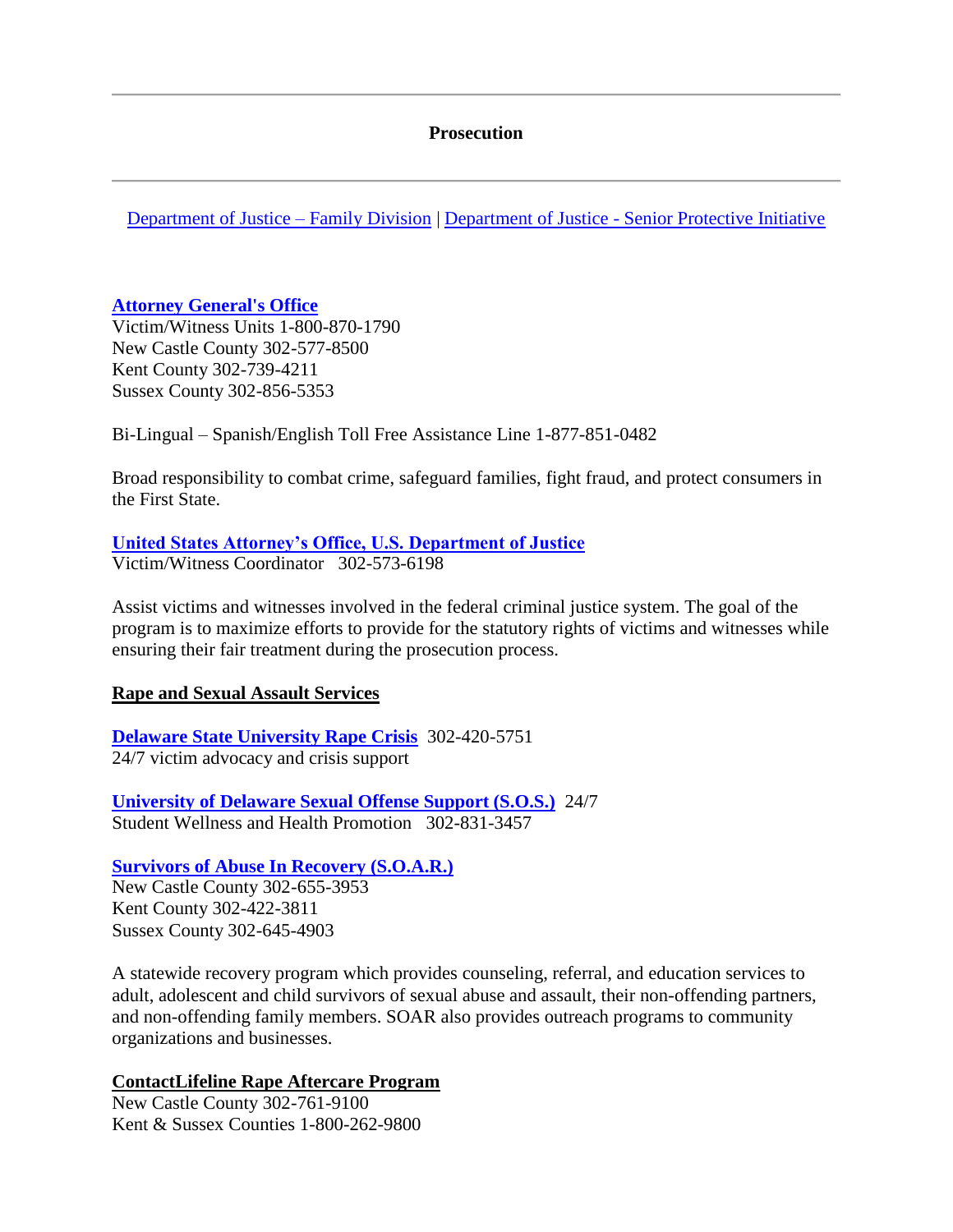**[Delaware Helpline](http://www.delaware211.org/)** (8 a.m. to 9 p.m.)

2-1-1 or 1-800-464-4357

Text: 302-231-1464

Provides one central resource for access to the health and human service organizations that offer the support to make a difference. Whether faced with the panic of a natural disaster or struggling to meet everyday basic needs.

**[Adult Protective Services \(APS\)](http://www.dhss.delaware.gov/dsaapd/aps.html)** 1-800-223-9074 24/7 reporting line

Responds to cases of suspected abuse, neglect, or exploitation of impaired adults. Specifically, the program serves persons who are aged 18 or over, who have a physical or mental impairment, and who are not living in a long term care facility (for example, a nursing home).

**[Child Abuse Report Line](https://kids.delaware.gov/fs/fs_iseethesigns.shtml)** 1-800-292-9582

All suspected child abuse and neglect **must** be reported to the 24-hour Division of Family Services (DFS) Child Abuse and Neglect Report Line or online. You may also call any Law Enforcement Agency or 911, but not in lieu of contacting DFS. You are not required to provide proof. Anyone who makes a good faith report based on reasonable grounds is immune from prosecution.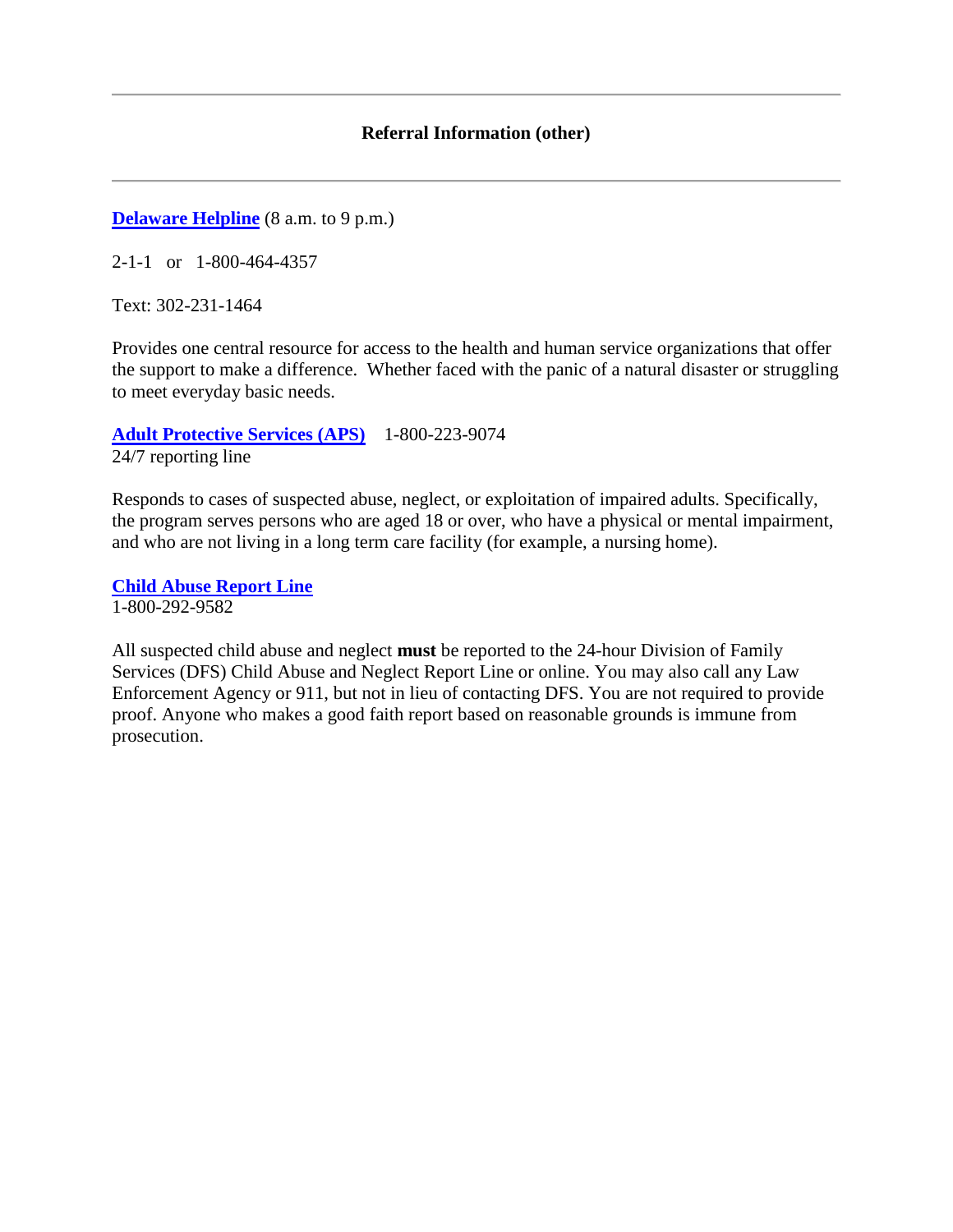#### **Policy, Training and Referrals**

[Brochures & Shoe Cards](https://dvcc.delaware.gov/brochures-shoe-card/) | [Domestic Violence Resource Manual for Healthcare Professionals](https://dvcc.delaware.gov/wp-content/uploads/sites/87/2017/06/D808563Manual_Proof_Final_01172012.pdf)

[FIRT Policy & Procedures](https://dvcc.delaware.gov/wp-content/uploads/sites/87/2017/06/FIRT-Policies-and-Procedures-with-ND-and-Joint-12-13-12.pdf) | [Teen Dating Violence Awareness Training in Delaware Schools](https://dvcc.delaware.gov/delaware-schools/)

# **[Criminal Justice Council](https://cjc.delaware.gov/)**

302-577-5030

An independent body committed to leading the criminal justice system through a collaborative approach that calls upon the experience and creativity of the Council, all components of the criminal justice system and the community.

#### **[Delaware Coalition Against Domestic Violence](https://dcadv.org/)**

New Castle County 302-658-2958 Kent & Sussex Counties 1-800-701-0456

A statewide, nonprofit organization and coalition of organizations, groups and individuals that strive to promote conditions that prevent and eliminate domestic violence by educating its members and community partners; providing informational resources to the community; and advocating as a strong, unified voice for victims/survivors of domestic violence, children who are affected, domestic violence programs and victim service providers.

# **[Domestic Violence Coordinating Council \(DVCC\)](https://dvcc.delaware.gov/)**

New Castle County 302-255-0405 Kent & Sussex Counties 302-424-7238

The DVCC brings together all stakeholders including service providers, policy-level officials and community partners to eradicate domestic violence. The DVCC is committed to leading the nation through innovative legislative action, community education and an outstanding coordinated system response to violence in families and the community.

#### **[Sexual Assault Network of Delaware/](http://www.contactlifeline.org/sand/)ContactLifeline**

761-9800 ext. 1003

Raises awareness of the problem of sexual assault in all its forms. They include, but are not limited to: sexual assault/violence, incest, sexual abuse, sexual harassment, and other forms of sexual exploitation such as human trafficking and the international sex trade.